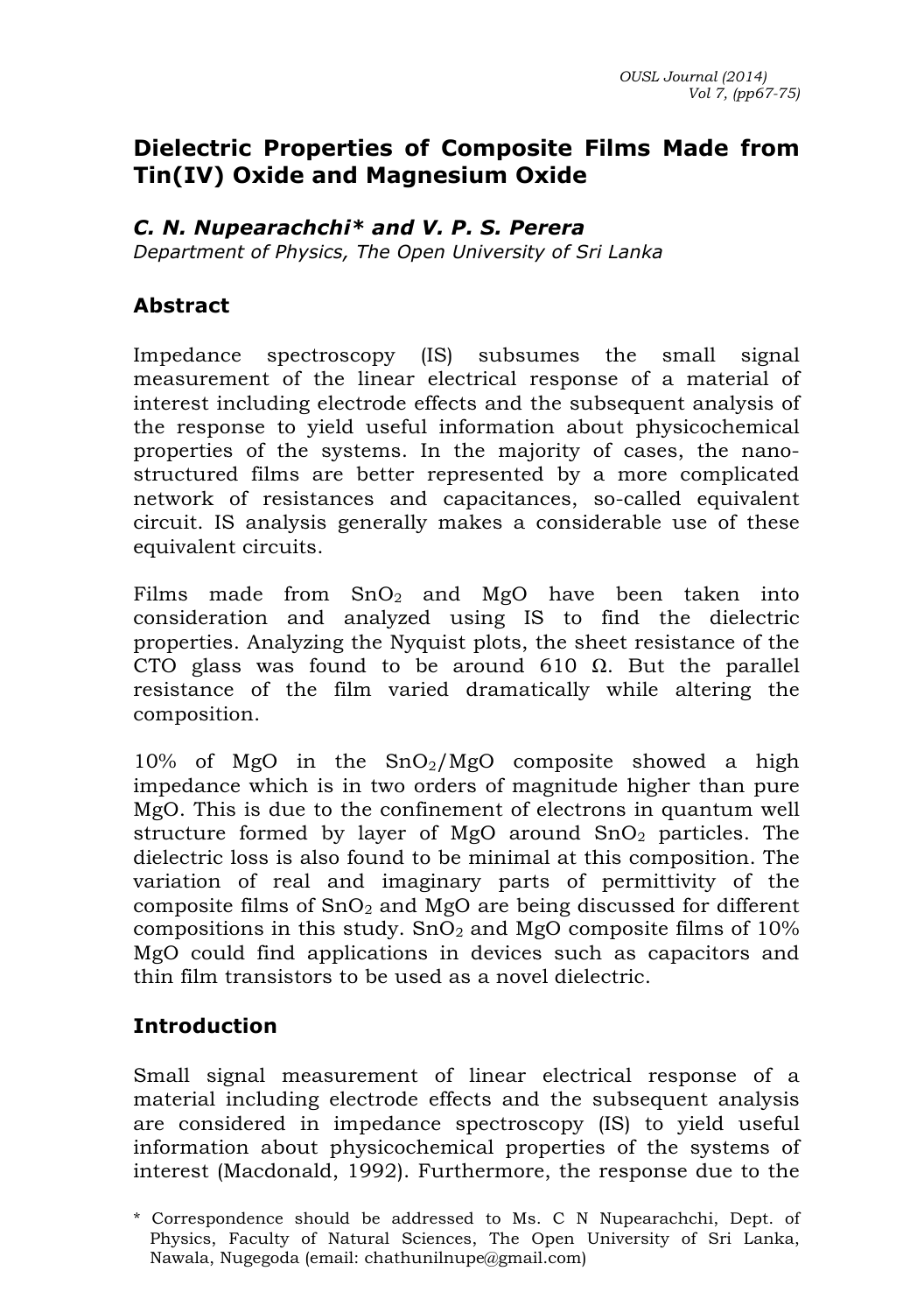different processes is recorded in a single frequency sweep, according to various frequencies existing in the system. This technique is widely used due to its sensitivity and its ability to separate the different processes involved in the materials and devices (Bisquert, 2002). However impedance analysis of systems requires consideration of additional aspects such as resistance, capacitance and loss tangent of materials to extract the available information and characterize the dielectric properties.

In the majority of cases, the nano-structured films are better represented by a more complicated network of resistances and capacitances, so-called equivalent circuit. IS analysis generally makes a considerable use of equivalent circuits and shows a more complex behavior depending on the frequency range used in the complex impedance analysis.

Physical characteristics including the dielectric properties dramatically change in composite materials rather than in the individual constituent. Therefore, in this study, composite porous films made of  $SnO<sub>2</sub>$  and MgO have been taken into account and the characteristics of these films were analyzed using IS to describe the variation of dielectric properties of different compositions.

## **Methodology**

Series of nanocrystalline  $SnO<sub>2</sub>$  and MgO composite films with area 1 cm2 were prepared by different mass percentages keeping the total mass at 0.5 g. Films of thickness 10 µm (estimated gravimetrically) were prepared using doctor blade method on conducting tin oxide (CTO) glass plates (15  $\Omega$ cm<sup>-2</sup>) which was made by grinding  $SnO<sub>2</sub>$  and MgO powder (Aldrich) 15 minutes with 1 ml of acetic acid and two drops of Triton X-100 in ethyl alcohol. These films were sintered at 450 0C in a furnace for 30 minutes.

Complex plane impedance spectra of these films were measured by Solartron 1260 frequency response analyser using SMART software which is provided with the instrument. A sweep was carried out for different mass percentages of  $SnO<sub>2</sub>$  and MgO films coated on CTO glass with Pt sputtered glass plate as the counter electrode by setting AC level at 100 mV in the frequency range from 1 MHz to 1 Hz while measuring the impedance in 1.0 s integrations.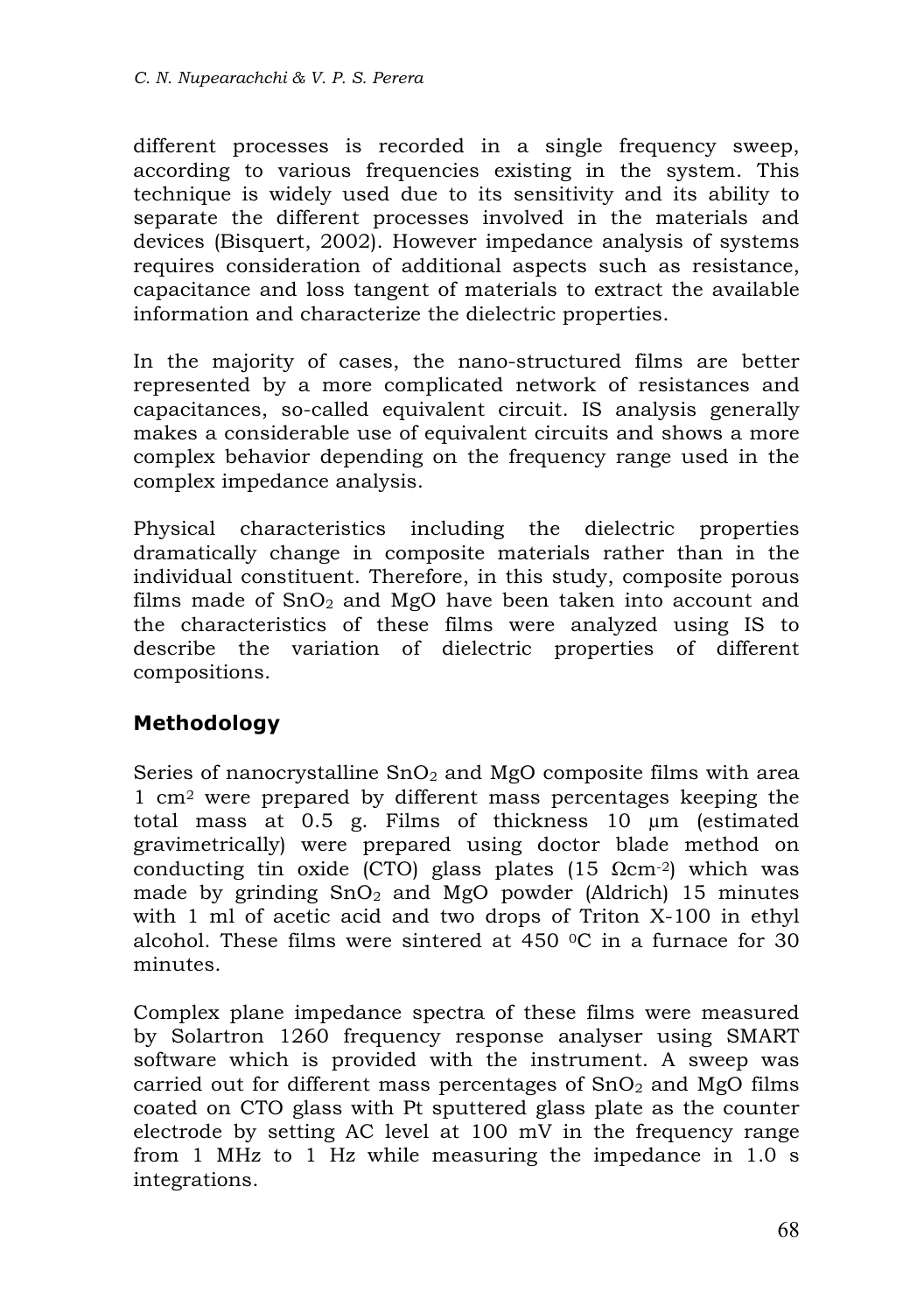## **Results and Discussion**

A characteristic semicircle Nyquist plots (where real impedance is plotted against the imaginary impedance) were observed for all of the  $SnO<sub>2</sub>$  and MgO composite films. Composite  $SnO<sub>2</sub>$  and MgO films deposited on CTO glass model a cell where the sheet resistance  $(Z_1)$  of the CTO glass is in series with the parallel combination of capacitance and resistance of the composite film  $(Z_2)$ . (Figure 1)



**Figure 1.** Equivalent circuit for MgO and SnO<sub>2</sub> composite films

It was noted that  $Z_1$  value did not vary significantly in all the compositions because it represents the sheet resistance of the CTO glass which was found to be around 610  $\Omega$ . But  $Z_2$  value which is the parallel resistance of the film varied dramatically while altering the composition (Figure 2).



**Figure 2.** Variation of the resistance vs MgO % (by weight) of SnO2/MgO composite films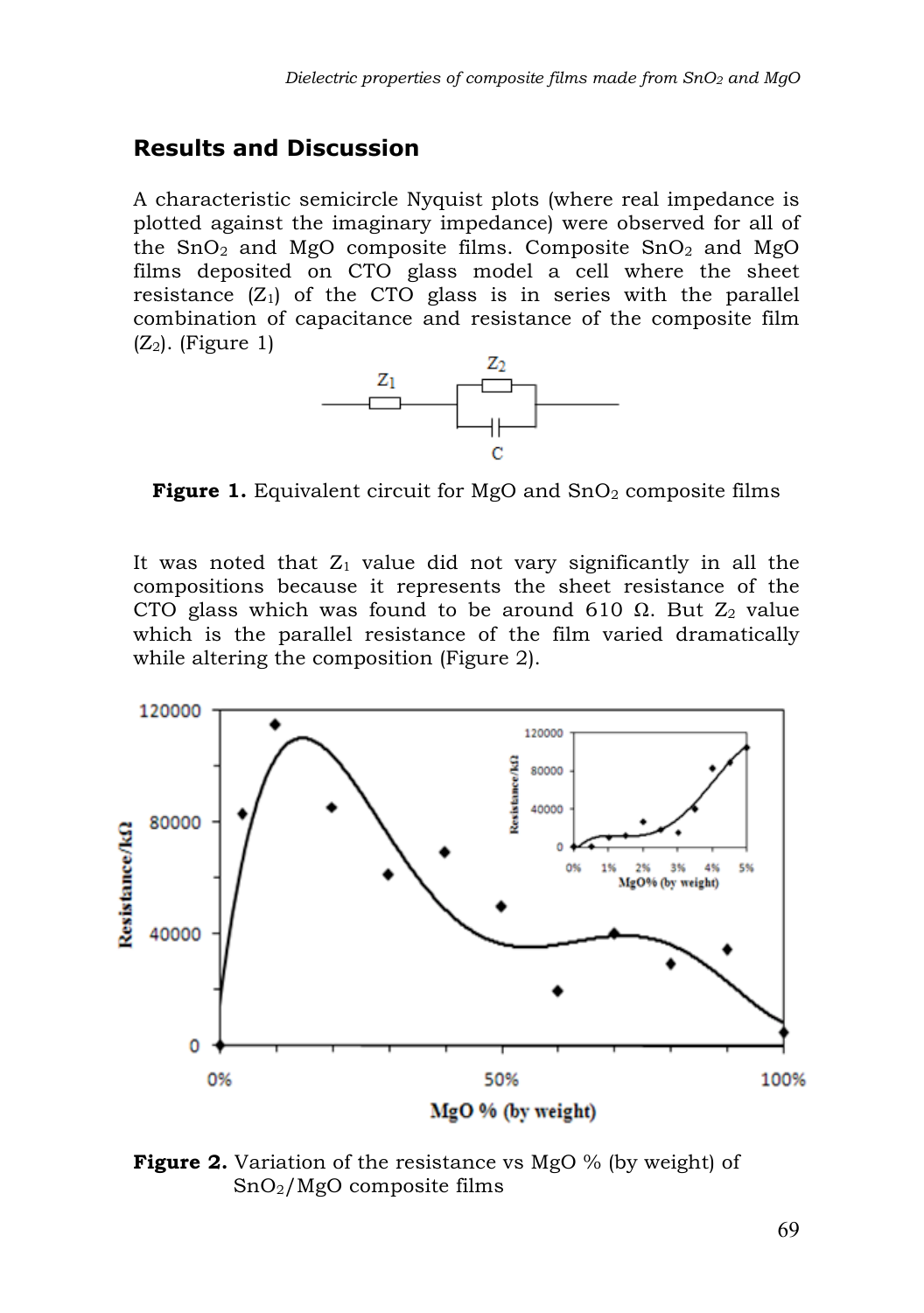As evident from insertion of Figure 2, dramatic increment of the resistance in the composite film initially observed up to 10% of MgO in the composite film. This value is in two orders of magnitude higher than the resistance of 100% MgO film of the same thickness. Further addition of MgO to the composite decreased the resistance of the film rapidly and remains nearly constant from 40% to 80% of MgO in the film. Again after 80%, resistance reduces further until 100% of MgO is reached.

This behaviour of the  $SnO<sub>2</sub>$  and MgO composite film could be explained considering the band structure of  $SnO<sub>2</sub>$  and MgO. Figure 3 depicts the energy positions of conduction band and valence band of  $SnO<sub>2</sub>$  and MgO. The band gap of  $SnO<sub>2</sub>$  is ~ 3.8 eV and it is 7.8 eV for MgO. SnO<sub>2</sub> and MgO make a type 1 heterostructure at the interface as can be seen from the band diagram. According to the experimental procedure some of the MgO added to the paste dissolve in acetic acid as magnesium acetate and MgO is formed again at the sintering of the film at 450  $\degree$ C around SnO<sub>2</sub> particles.



**Figure 3.** Energy level diagram of  $SnO<sub>2</sub>$  and  $MgO$ 

At low percentages of MgO the thickness of the MgO shell formed around the  $SnO<sub>2</sub>$  particles can be calculated from the formula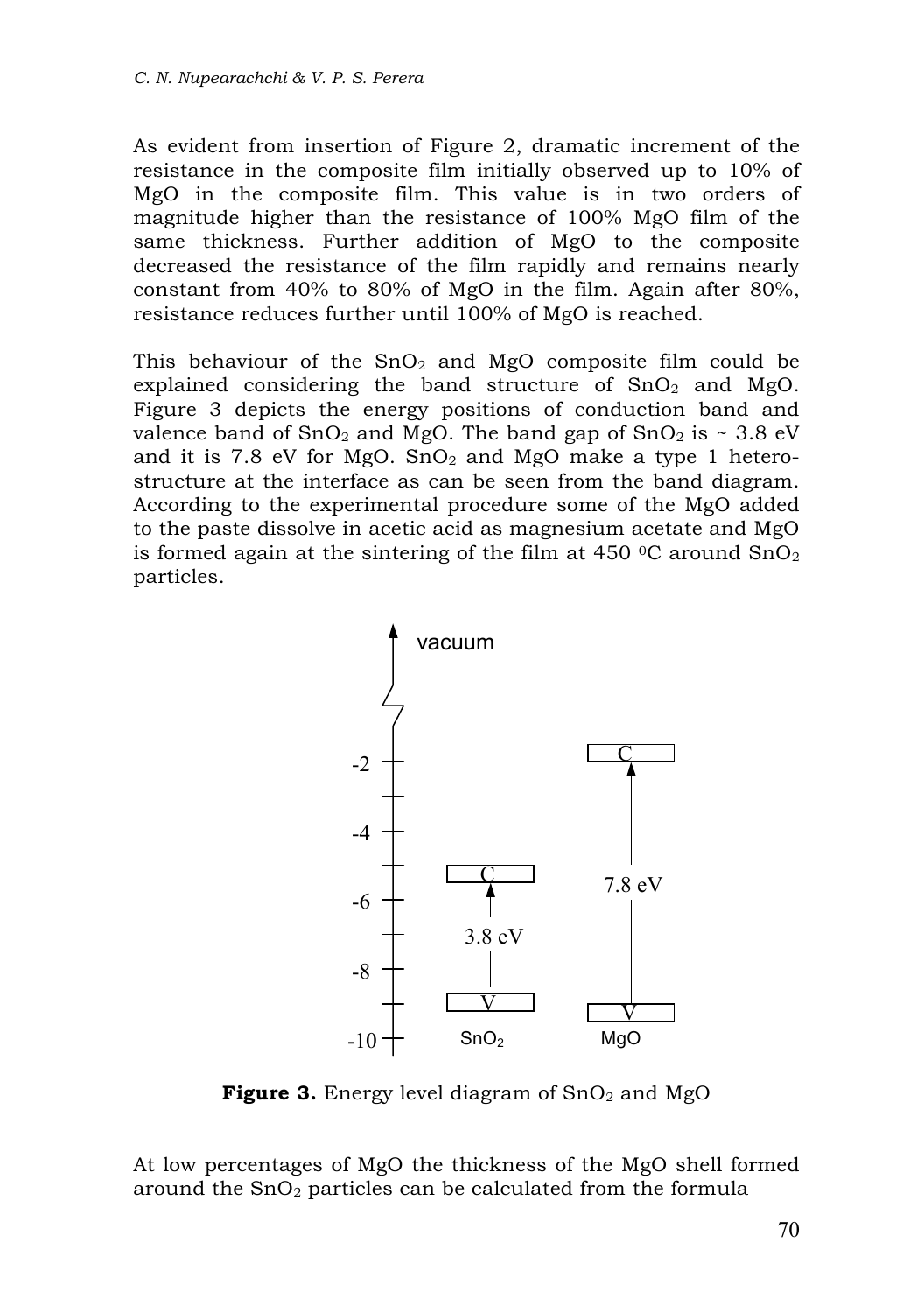$$
T = \frac{r}{3} \times \frac{W_S \rho_S}{W_C \rho_C}
$$
 where  $W_S$  - weight of shell material,  $W_C$  - weight of

core material,  $\rho_s$  - density of shell material and  $\rho_c$  - density of core material. The particle size of  $SnO<sub>2</sub>$  is known to be around 200 nm from SEM measurement. Substituting the density of  $SnO<sub>2</sub>$  (6.95 x)  $10^3$  kg m<sup>-3</sup>) and MgO (3.58 x  $10^3$  kg m<sup>-3</sup>) in the above formula, thickness of the MgO shell at different percentages of MgO was calculated and is given in Table 1.

**Table 1.** Thickness of MgO shell on SnO<sub>2</sub> particles at different MgO %

| MgO%  | $1\%$      | 2% | 3%         | 5%        | 10% |
|-------|------------|----|------------|-----------|-----|
| T(nm) | റ റ<br>◡.∠ |    | ∩ Ϝ<br>∪.∪ | $\cdot$ v | 4.V |

When the percentage of MgO is less than  $3\%$  ( $T < 0.5$  nm) the resistance of the film is only slightly higher than the pure  $SnO<sub>2</sub>$ film. This can be clearly seen in the inset of Figure 2. At this thickness of the MgO shell (<0.5 nm) electrons can tunnel across it when an ac signal is applied. So, that the resistance of the film is considerably low (Figure 4a). But when the MgO percentage is further increased (~10%) the composite structure becomes more like a multiple quantum well structure where electrons in  $SnO<sub>2</sub>$ particles have to traverse to the subsequent  $SnO<sub>2</sub>$  particle across deep trap states of MgO following a trapping and detrapping mechanism (Figure 4b).

It can be found in the literature that MgO has trap states at 1.8 eV, 2.4 eV and 3.2 eV below the conduction band measured by UV/visible reflectance spectroscopy (Berger *et al.*, 2004). When the MgO percentage is further increased the electron transport merely takes place across the shallow traps of MgO, so that the resistance of the film is reduced again because now the electrons confined in SnO2 particles of quantum well structure have disappeared (Figure 4c).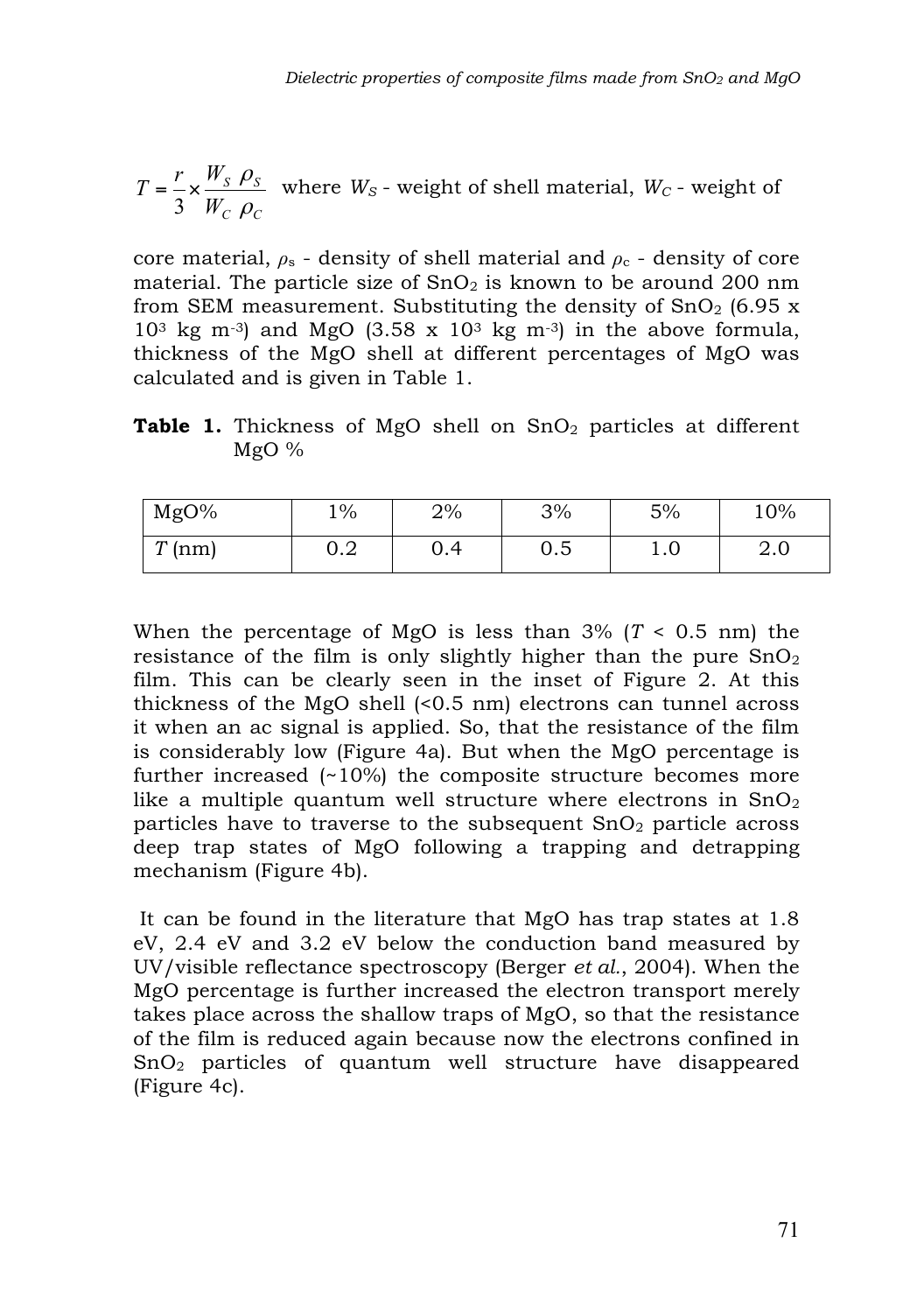

**Figure 4.** Mechanisms of electron transport in  $SnO<sub>2</sub>/MgO$ composite at different MgO% (a) MgO< 3% (b) MgO~10% (c) MgO> 40%

Since we have carried out the impedance spectroscopic measurements on  $SnO<sub>2</sub>$  and MgO composite films as a parallel plate capacitor, the capacitance,  $C$  and loss tangent,  $tan \delta$  were measured for different compositions of the films to find out the real and imaginary parts of permittivity. The relative complex permittivity,  $\varepsilon^*$  relate to the real permittivity  $\varepsilon$  and imaginary permittivity *έ* as,

$$
\varepsilon^* = \varepsilon - j\varepsilon' \text{where, } j = \sqrt{-1}.
$$

The real (*ε*) and imaginary (*έ*) part of permittivity can be calculated from the measured capacitance and loss tangent as,

$$
\varepsilon = \frac{Cd}{\varepsilon_0 A}
$$
 and  $\varepsilon' = \varepsilon \tan \delta$ , where *d* is the thickness of the

film, *A* area of the film and  $\varepsilon_o$  is permittivity of free space ( $\varepsilon_o$  = 8.85  $x 10^{-12} C^2N^{-1}m^{-2}$ .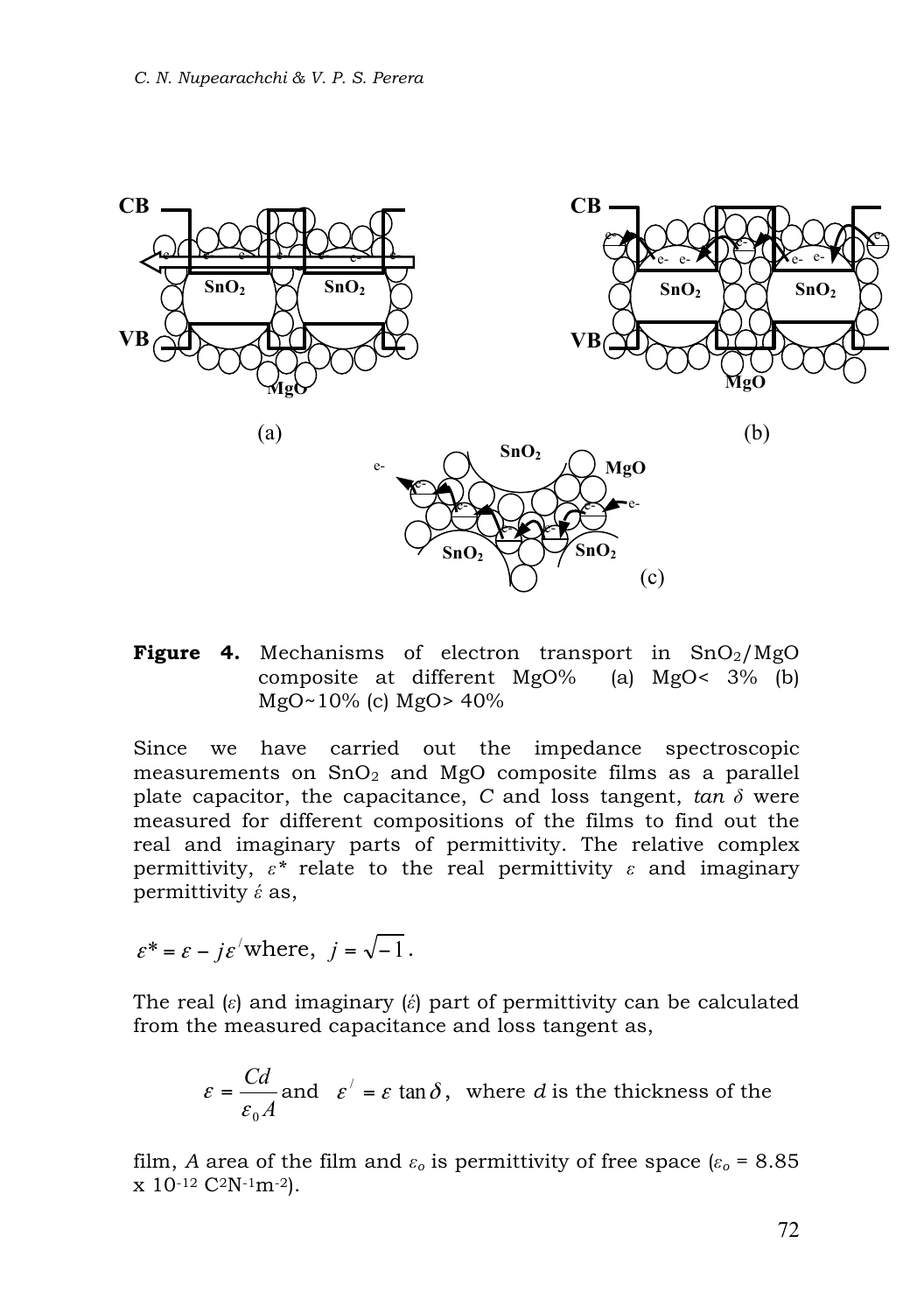Figure 5 shows the variation of real part of permittivity with MgO % in the composite films of  $SnO<sub>2</sub>$  and MgO. Similar to the variation of film resistance, the real part of the permittivity also got the highest value at 10% of MgO in the composite films. The insertion of Figure 5 is the variation of capacitance of the films at different compositions which follows the same pattern.

The imaginary part of the permittivity of the composite films is depicted in Figure 6. It is noticeable that the *έ* has lower value at 10% of MgO in the composite film. The imaginary part of permittivity is responsible for the dielectric losses.



**Figure 5.** Variation of real part of permittivity (*ε*) with MgO %

Therefore the dielectric loss has a minimum at 10% MgO which lies in between the dielectric losses of  $SnO<sub>2</sub>$  and MgO.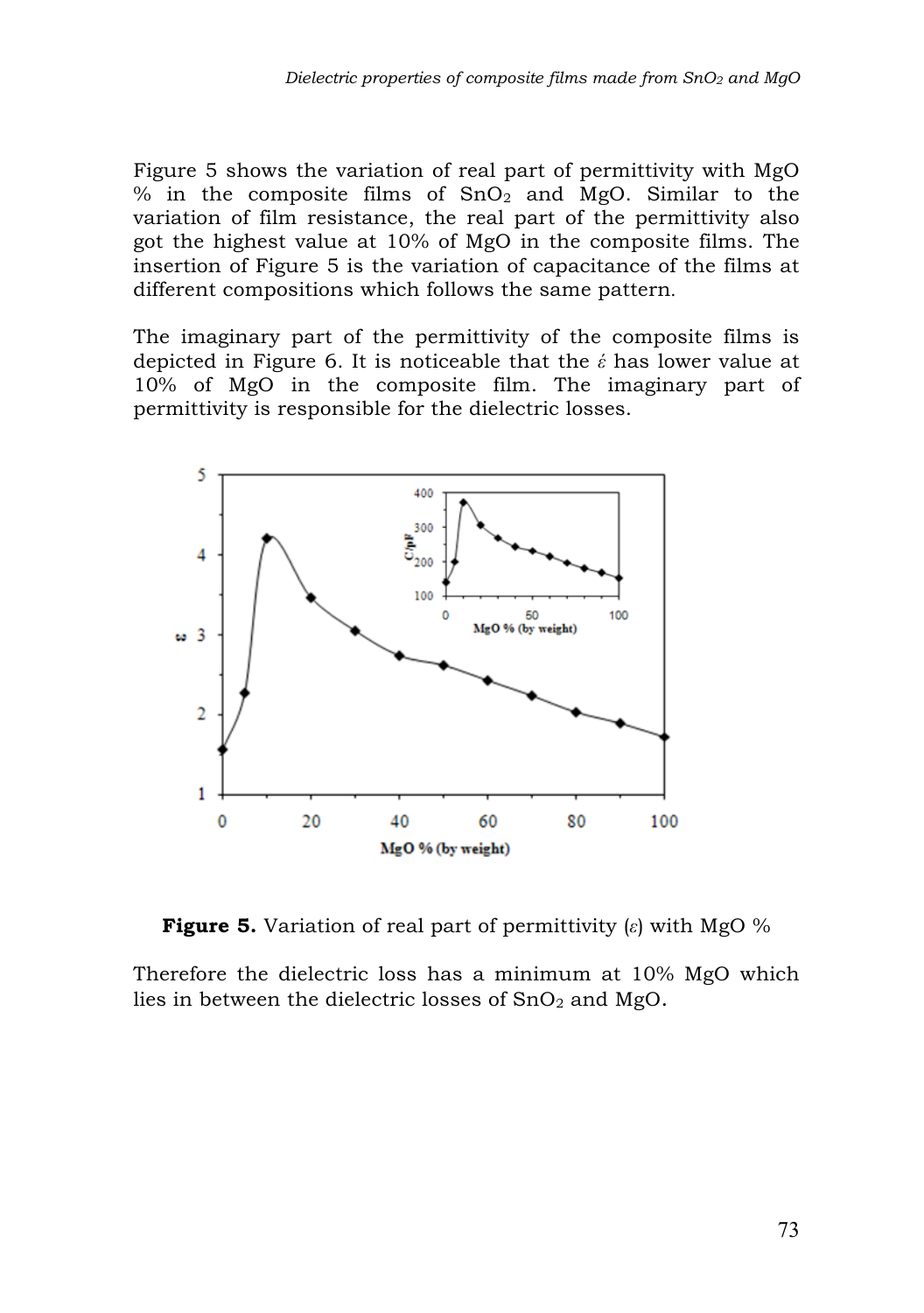

**Figure 6.** Variation of imaginary part of permittivity (*έ*) with MgO%

Figure 7 compares the dielectric loss of pure  $SnO<sub>2</sub>$ , MgO and composite film of 10% MgO at different frequencies. Flattening the curves after 10 Hz, the composite film of 10% of MgO has the lowest dielectric loss. This observation further verifies the behaviour of *έ* of the composite at 10% of MgO.



**Figure 7.** Dielectric losses of (a) SnO<sub>2</sub> (b) MgO and (c) SnO<sub>2</sub> and MgO film with 10% of MgO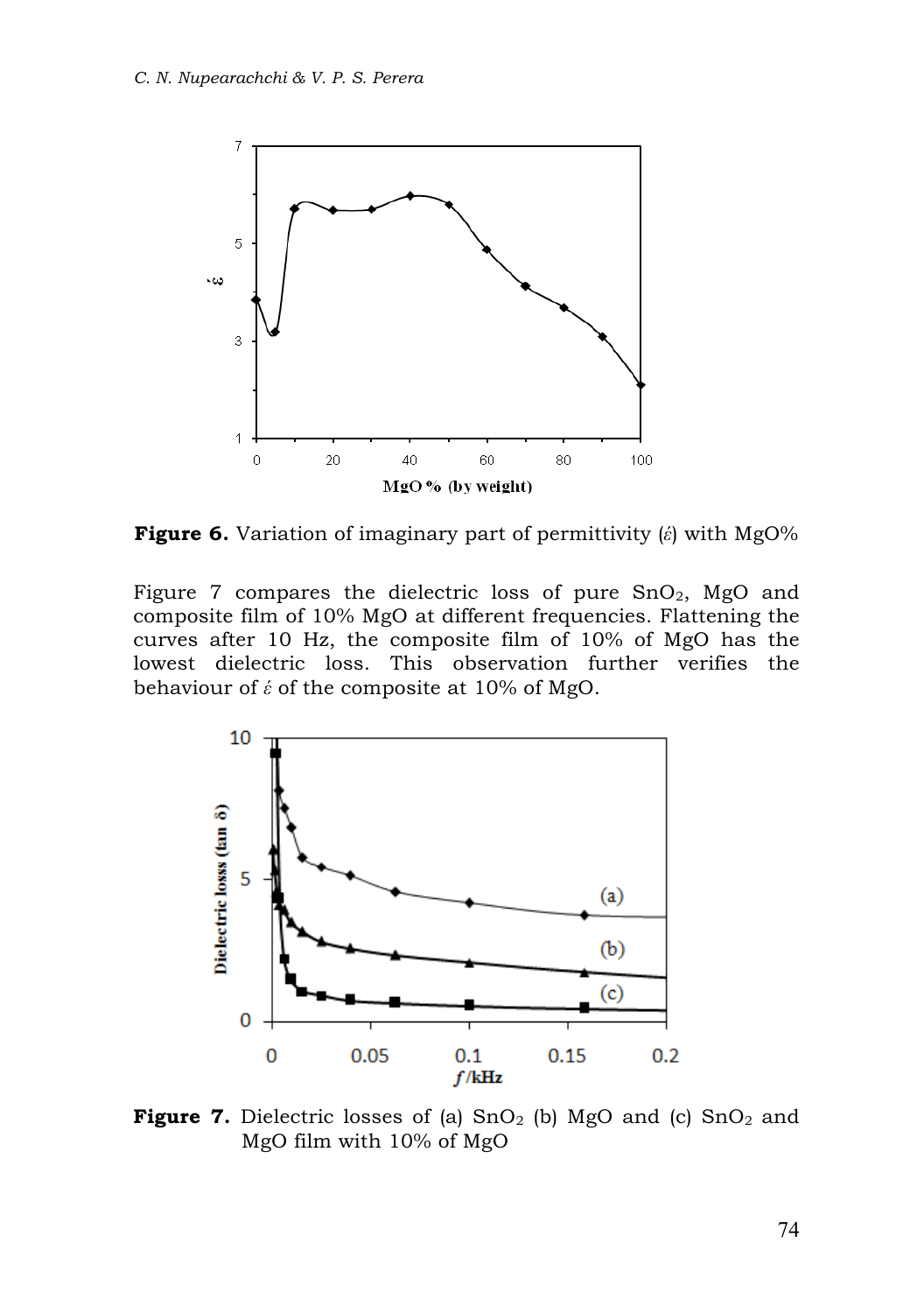# **Conclusion**

The resistance and capacitance of composite films made of  $SnO<sub>2</sub>$ and MgO were measured by impedance spectroscopy. The real and imaginary parts of the permittivity of the composites were calculated measuring capacitance and loss tangent. Addition of 10% MgO to the composite showed a high impedance which is in two orders of magnitude higher than pure MgO. This can be explained by electron confinement in quantum well structures formed due to MgO thin shell around  $SnO<sub>2</sub>$  particles. The loss tangent is also found to be minimal at this composition. Therefore,  $10\%$  of MgO in the SnO<sub>2</sub> and MgO composite could be applicable in devices such as capacitors and thin film transistors to function as a good dielectric material.

## **References**

- Bisquert, J. (2002).Theory of the Impedance of Electron Diffusion and Recombination in a Thin Layer. *J. Phys. Chem. B*, 106, 325-333.
- Berger, T.; Sterrer, M.; Diwald, O.; Knözinger, (2004) E*. J. Phys. Chem. B*, *108,* 7280-7285.
- Macdonald, J .R. (1992). Impedance Spectroscopy. *Annals of Biomedical Engineering*, 20, 289-305